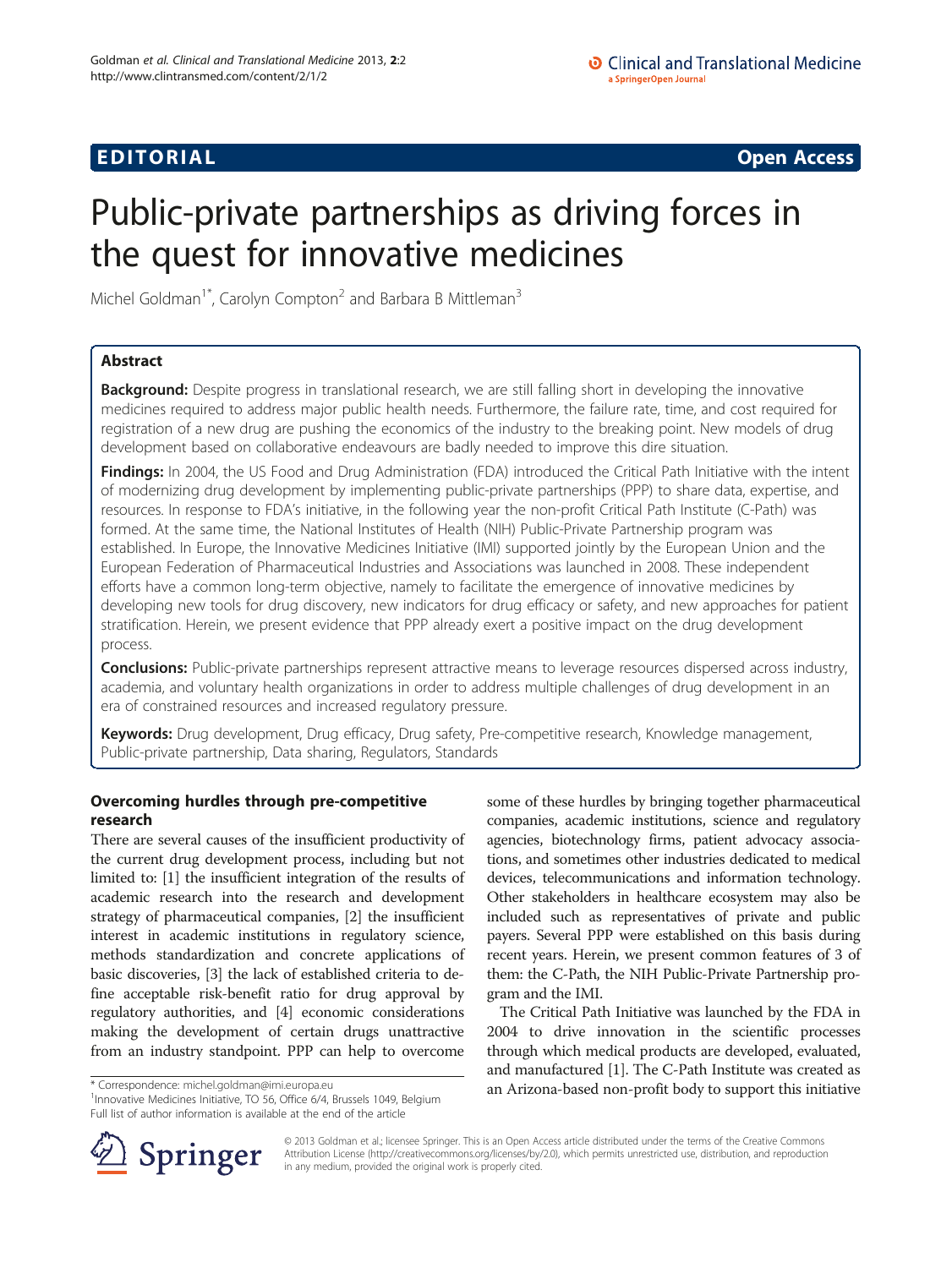by fostering collaborations between industry, academia and regulators. Funding sources are varied and include grant funding from the FDA, fees from participating member organizations, funding from private foundations, and philanthropic donations, and budgets are determined by the scientific agendas of individual consortia.

The NIH Public-Private Partnership program was initiated to develop a coherent approach and advisory/ operational support for a wide range of engagements with various non-governmental organizations (industry, foundations, advocacy organizations, etc.) in the setting of complex, often multi-sector/multi-party, arrangements.

The IMI was launched in 2008 following the establishment of a European technology platform for innovative medicines [\[2\]](#page-2-0). With a budget of  $\epsilon$  2 billion, IMI is a public-private partnership between the European Union and the European Federation of Pharmaceutical Industries and Associations, aiming at boosting the competitiveness of the pharmaceutical sector across Europe by supporting collaborative networks between the key stakeholders in healthcare [\[3](#page-2-0)].

A key characteristic of these PPP is their focus on precompetitive research themes that are outside the traditional field where pharmaceutical firms compete scientifically and economically [\[4\]](#page-2-0). A major area of precompetitive research is drug safety assessment since the development of new approaches to predict potential side effects is of paramount importance to reduce late-stage drug failures, a shared concern for patients, industry and regulatory authorities alike. This is a key objective of the Predictive Safety Testing Consortium (PSTC) launched by the C-Path and of the SAFE-T consortium launched by the IMI. The FDA, through their recent guidance document for drug development tools, has laid out a path for the qualification of biomarkers for use in specific contexts and for defined purposes, one of which is toxicity detection and monitoring. Operating with advice from FDA scientists, the PSTC consortium of 18 pharmaceutical companies identified 7 biomarkers of drug-induced kidney injury [[5](#page-2-0)], which were then formally qualified for preclinical use by the FDA, the European Medicines Agency (EMA), and the Pharmaceuticals and Medical Devices Agency (PMDA) in Japan. In addition, consortia supported by C-Path, the Foundation for FNIH and the IMI are currently conducting trials to qualify these biomarkers for use in the clinical stages of drug development. Pharmaceutical companies have recently reported to the FDA on the extensive use of these qualified preclinical renal biomarkers in their drug development programs either to reassess the risk associated with promising compounds which were previously eliminated from their development pipeline or to assess novel drug candidates. Another example of PPP contributions in this area is provided by the *in silico* models developed by the IMI consortium eTox to facilitate detection of

drug safety signals through data mining or by mimicking the action of a drug on a target organ, i.e. the heart [\[6](#page-2-0)].

Interestingly, PPP can also accelerate the exploitation of preclinical models to get preliminary assessment of therapeutic activity. One example is the beta-cell line generated by the IMI consortium Imidia [\[7](#page-2-0)], the first fully functional human beta cell line suitable for drug research, which is commercially developed by a small enterprise and used by 3 pharmaceutical firms developing anti-diabetic medicines ([http://www.imidia.org\)](http://www.imidia.org).

## A critical role for regulatory authorities

In order to ensure that the new tools developed by PPP can be efficiently used in drug development, they are discussed with regulatory authorities at an early stage. This dialog is obviously facilitated by the neutral platform represented by the PPP [[8](#page-2-0)]. Pre-competitive biomarkers, animal models, and clinical outcome assessments have been termed "drug development tools" (DDT) by the FDA, which established an official process, termed "qualification", for review and confirmation of their validity for a given context of use. C-Path orchestrates the development of DDT through the sharing of data and expertise and consensus building among participating scientists from industry and academia with FDA participation and iterative feedback. The process culminates in a formal application to FDA for official qualification of the DDT for a given use in product development. Similarly, NIH's involvement with PPP such as the Biomarkers Consortium provides the synergy between basic and clinical scientists, regulators and industry to facilitate the development and qualification of biomarker tools. Qualified DDT then become open tools and standards for the scientific community which, in turn, may be assured both of the scientific rigor under which they were developed and of the FDA's understanding and acceptance of their validity.

## Tackling knowledge fragmentation

Knowledge fragmentation is a major hurdle in drug development, and it is therefore not surprising that significant achievements of PPP resulted from pooling and sharing of data from multiple sources. In the US, the C-Path's Coalition Against Major Diseases (CAMD), in collaboration with the Clinical Data Interchange Standard Consortium, published the first data standard for Alzheimer's by pooling data on more than 6,000 Alzheimer's patients who had been included in 21 clinical trials ([http://www.c-path.org/](http://www.c-path.org/CAMD.cfm) [CAMD.cfm\)](http://www.c-path.org/CAMD.cfm). By combining these data with those from the Alzheimer's Disease Neuroimaging Initiative database (a public-private effort of NIH with support from pharmaceutical companies ([http://www.adni-info.org\)](http://www.adni-info.org) and data from peer-reviewed literature, an Alzheimer's quantitative disease progression model has been elaborated and submitted for regulatory review. Such models are invaluable